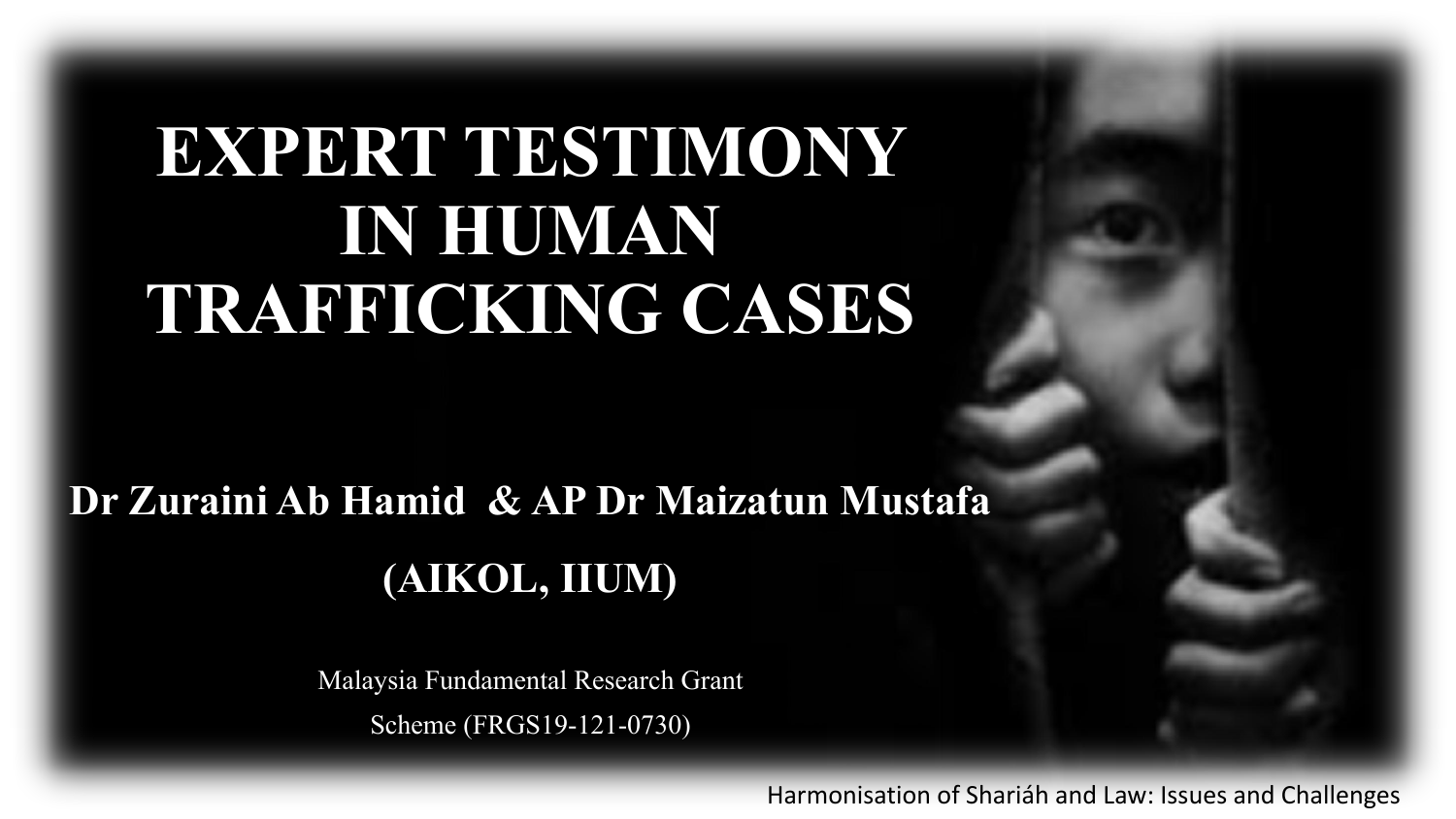# INTRODUCTION

- Tier 1 in the TIP report
- S.108 of TVPA
- Malaysia failed to meet the minimum standards.
- •In 2021, the U.S State Department has downgraded Malaysia's ranking in TIP report from Tier 2 to Tier 3.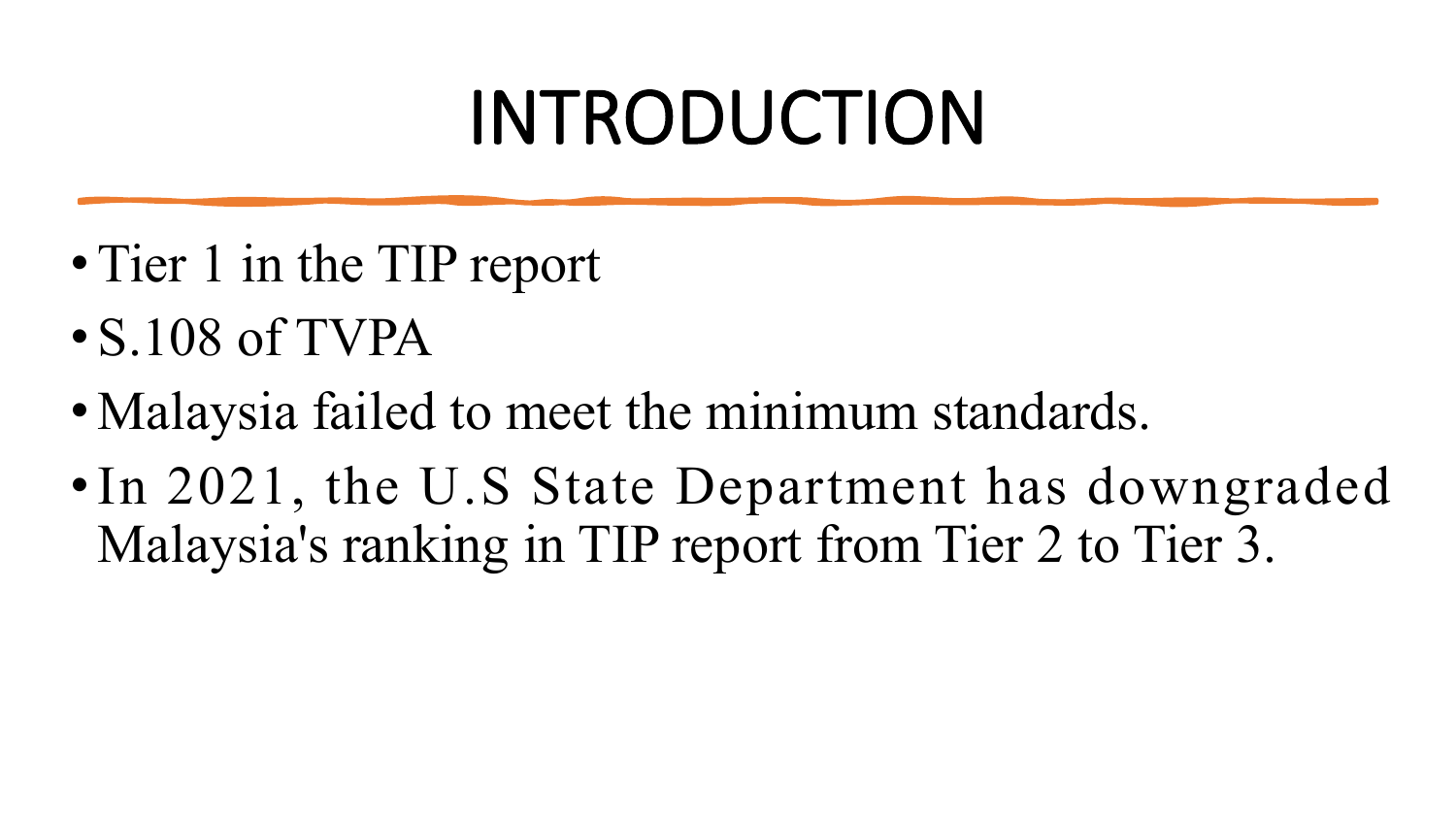#### ISSUES AND METHODOLOGY



#### •Malaysia's failure to be in Tier 1

•What is the best solution to secure the conviction? Qualitative research method

- •i) expert testimony
- •ii) Islamic law perspectives
- •iii) recommends expert testimony in court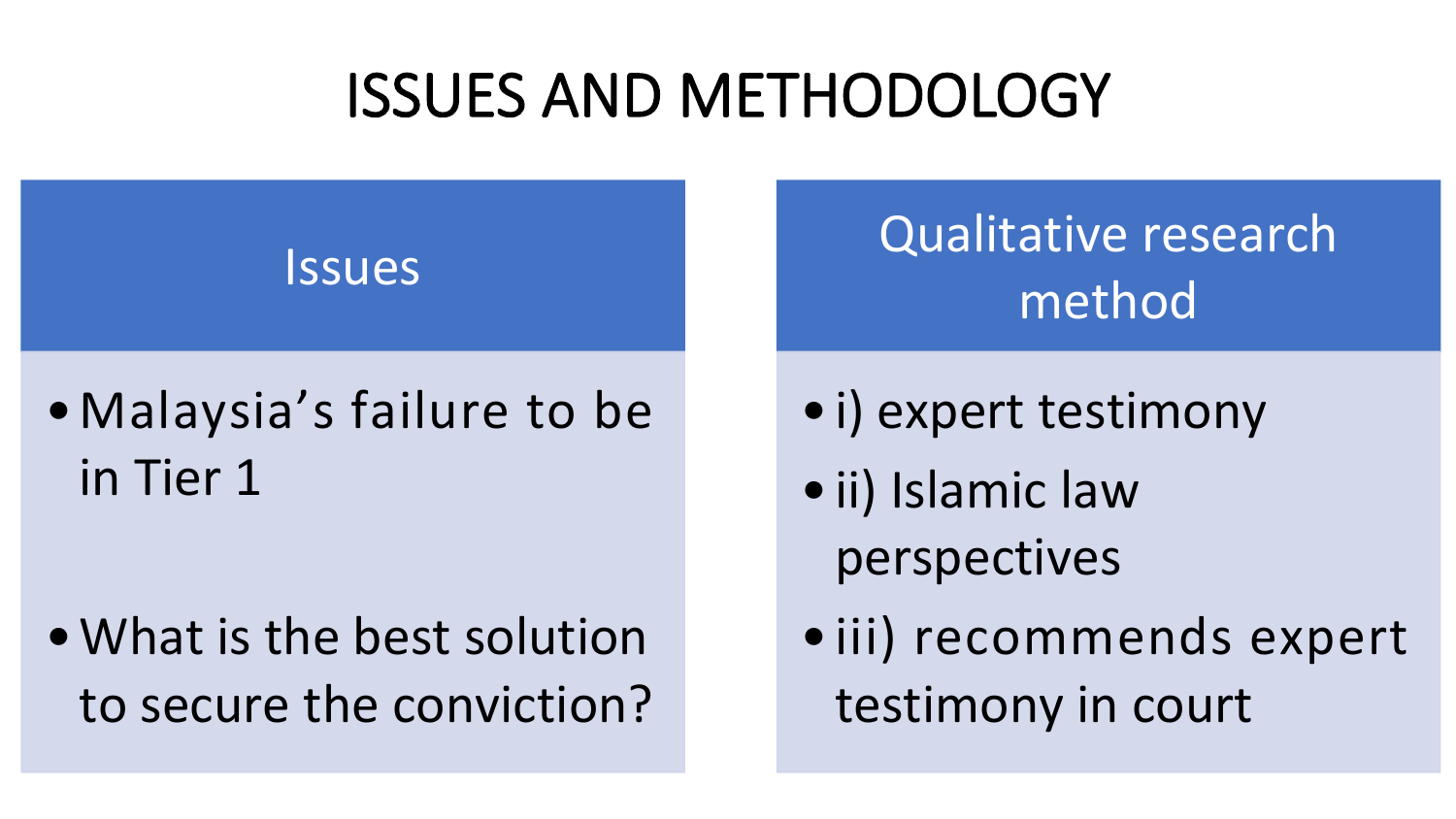# EXPERT OPINION

- An individual with some advanced expertise, education, skills, training, and experience beyond the knowledge of ordinary members of the general public.
- Example: pathologist (Cause of murder), chemist (DNA)
- *Yong Szee Fatt v Pengkalan Securities Sdn Bhd*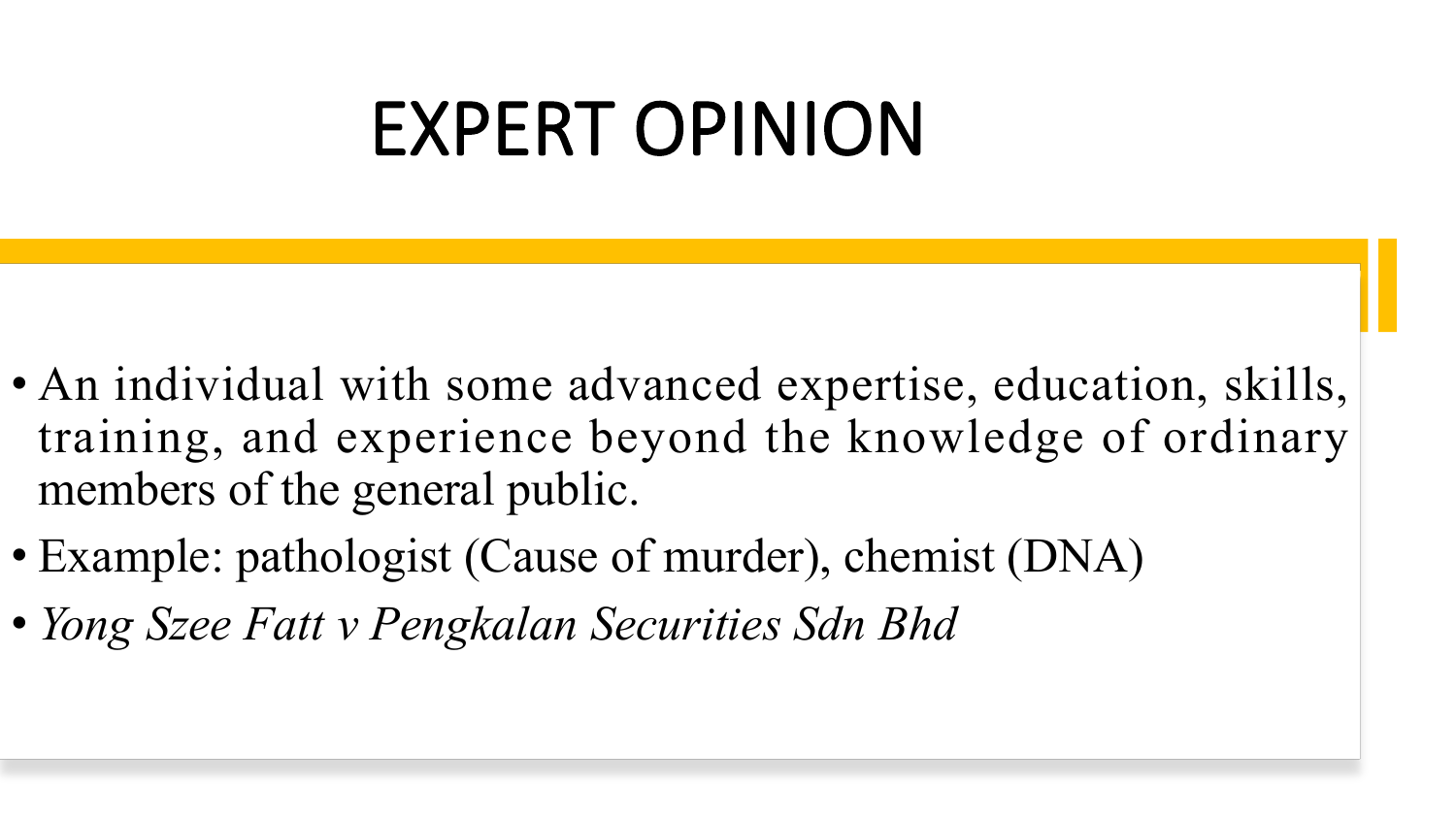# **OPINION IN** *Khabir)*

• The Islamic legal system

- **EXPERT** •The judiciary system in Islam
- **ISLAM** *(Ra'yu al-* • 4 Imams (Hanafi, Maliki, Syafie, Hanbali

• Qur'an verses

•Ijtihad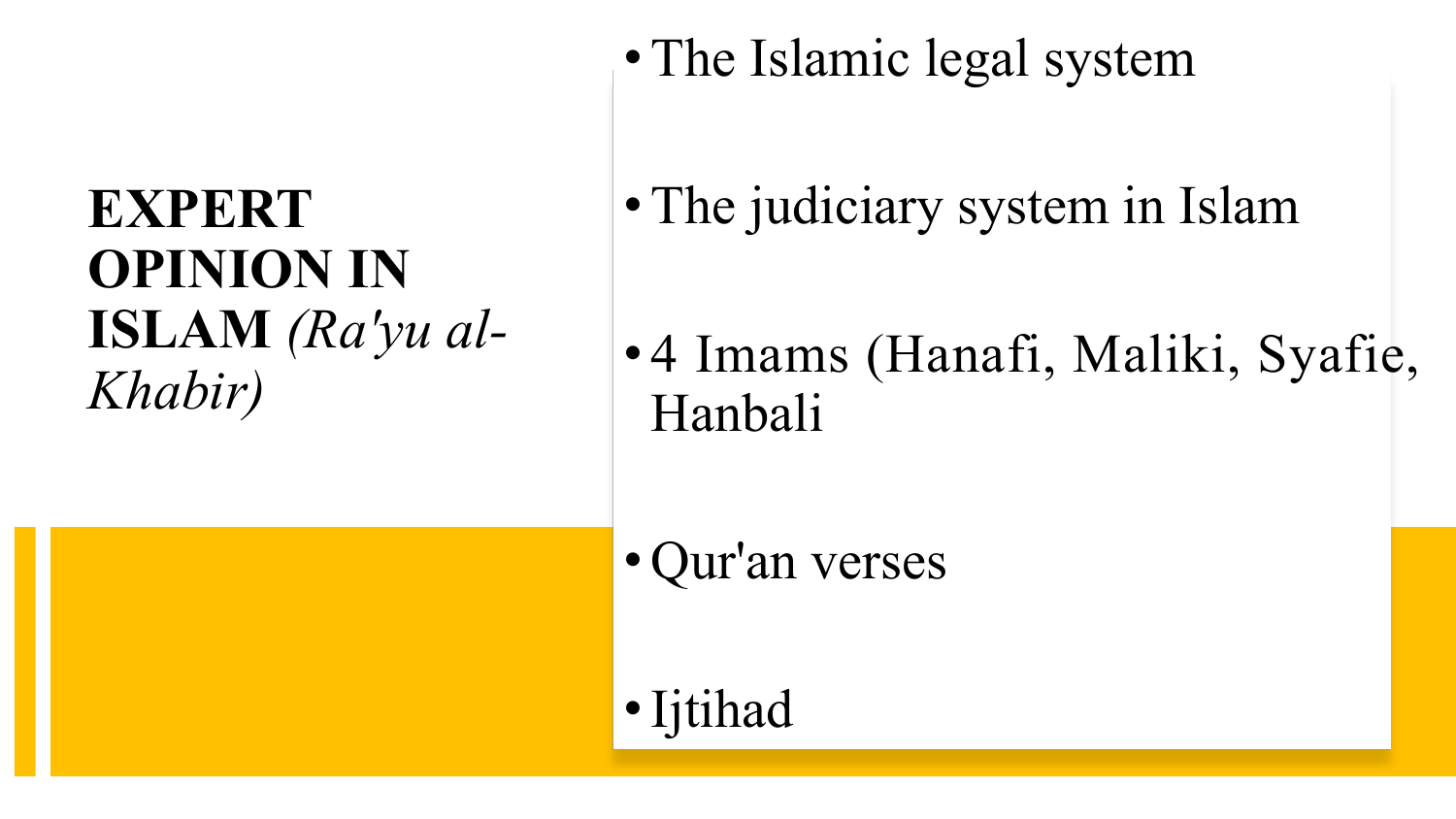#### **EXPERT WITNESS IN MALAYSIA: LEGAL**

**FRAMEWORK** 3) Decided cases: *Dato Seri Anwar* Malaysia recognise expert testimony: 1)Evidence Act 1950 2)Criminal Procedure Code *bin Ibrahim v Pendakwaraya & Rayuan Lain* [2015] 2 MLJ 293, etc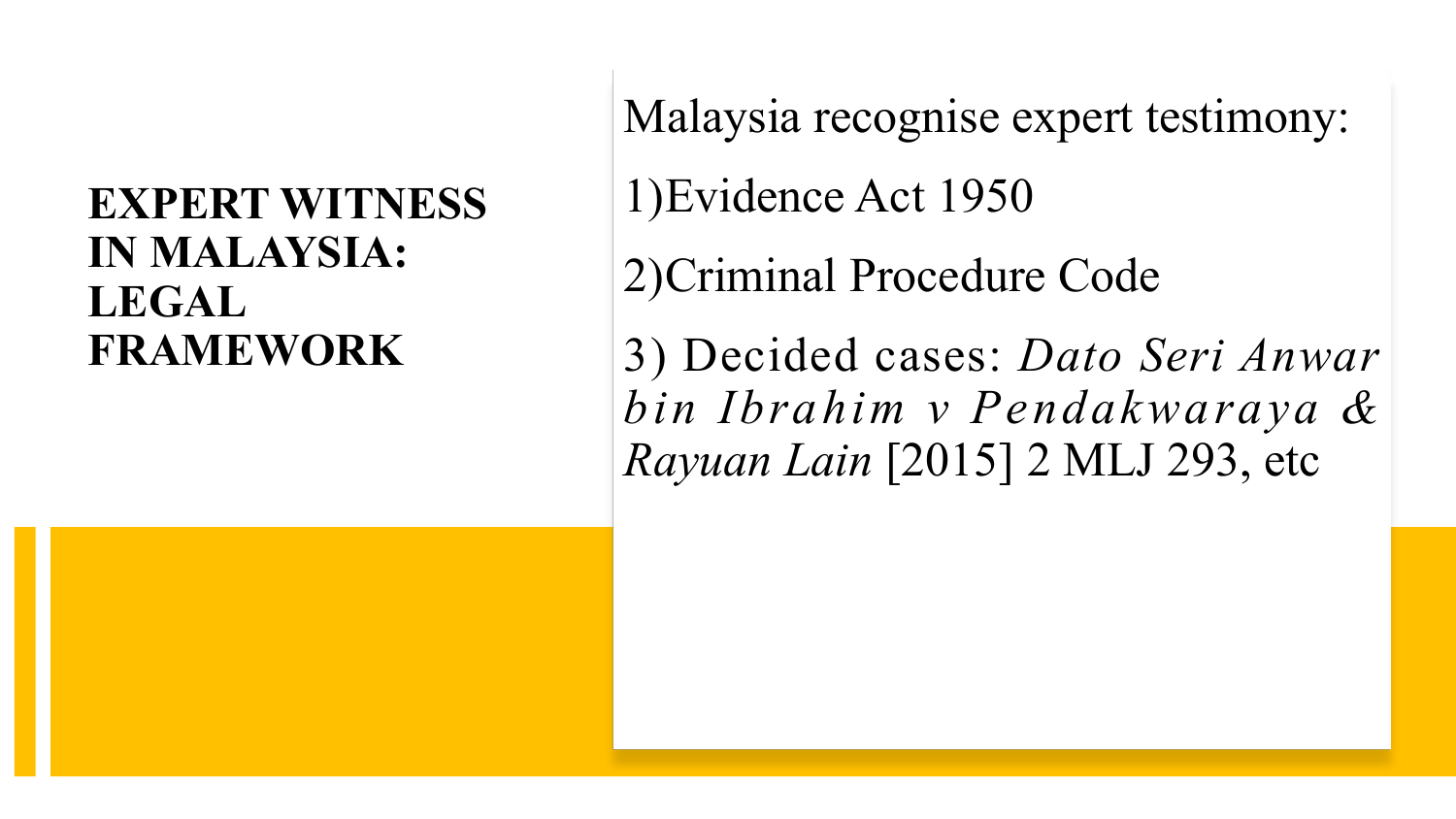**EXPERT TESTIMONY IN TRAFFICKING AT OTHER COUNTRIES**